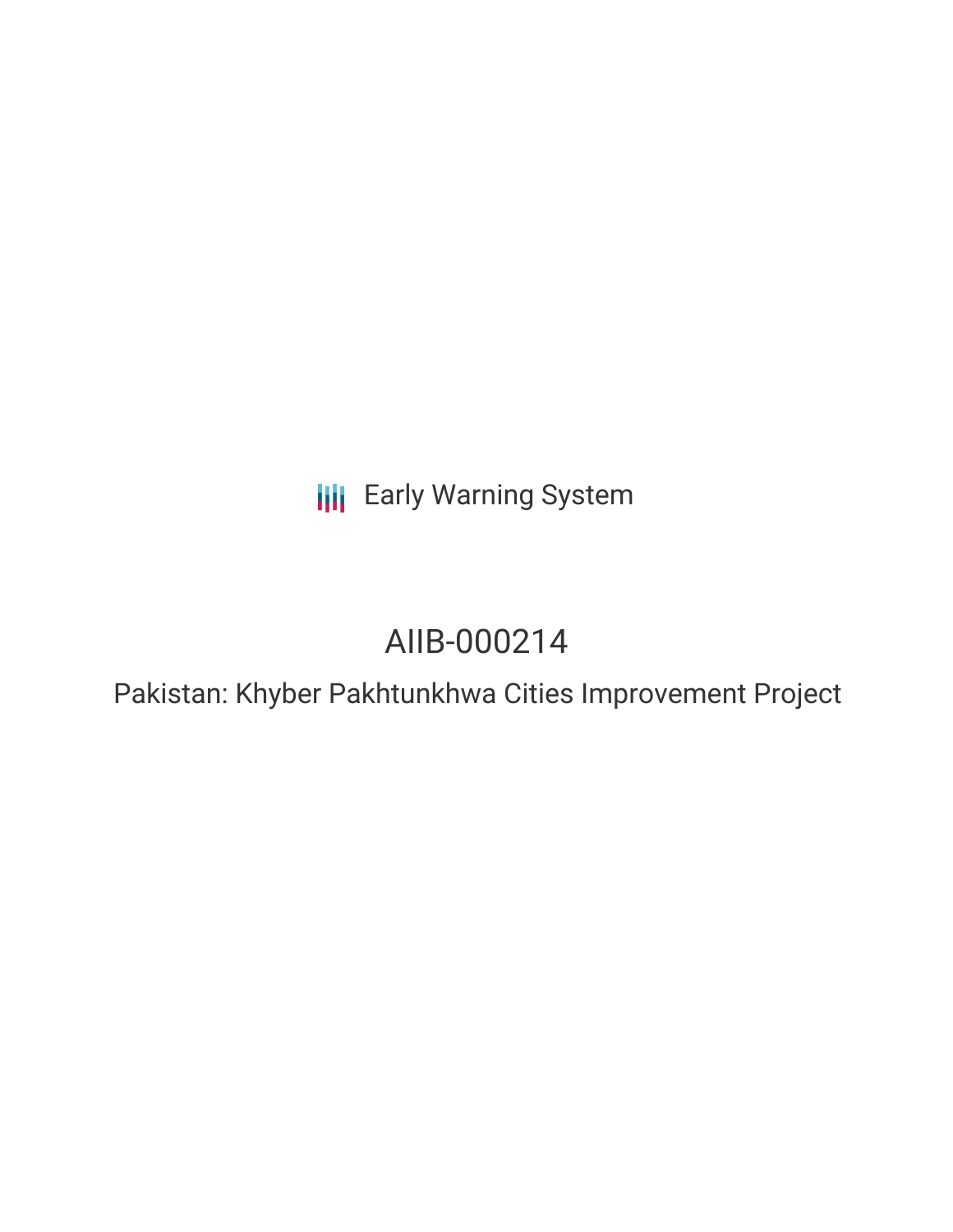#### **Quick Facts**

| <b>Countries</b>               | Pakistan                                                       |
|--------------------------------|----------------------------------------------------------------|
| <b>Specific Location</b>       | Khyber Pakhtunkhwa province                                    |
| <b>Financial Institutions</b>  | Asian Infrastructure Investment Bank (AIIB)                    |
| <b>Status</b>                  | Proposed                                                       |
| <b>Bank Risk Rating</b>        | Α                                                              |
| <b>Borrower</b>                | M. Aslam Chaudhary, Joint Secretary, Economic Affairs Division |
| <b>Sectors</b>                 | Infrastructure, Water and Sanitation                           |
| <b>Investment Amount (USD)</b> | $$142.00$ million                                              |
|                                |                                                                |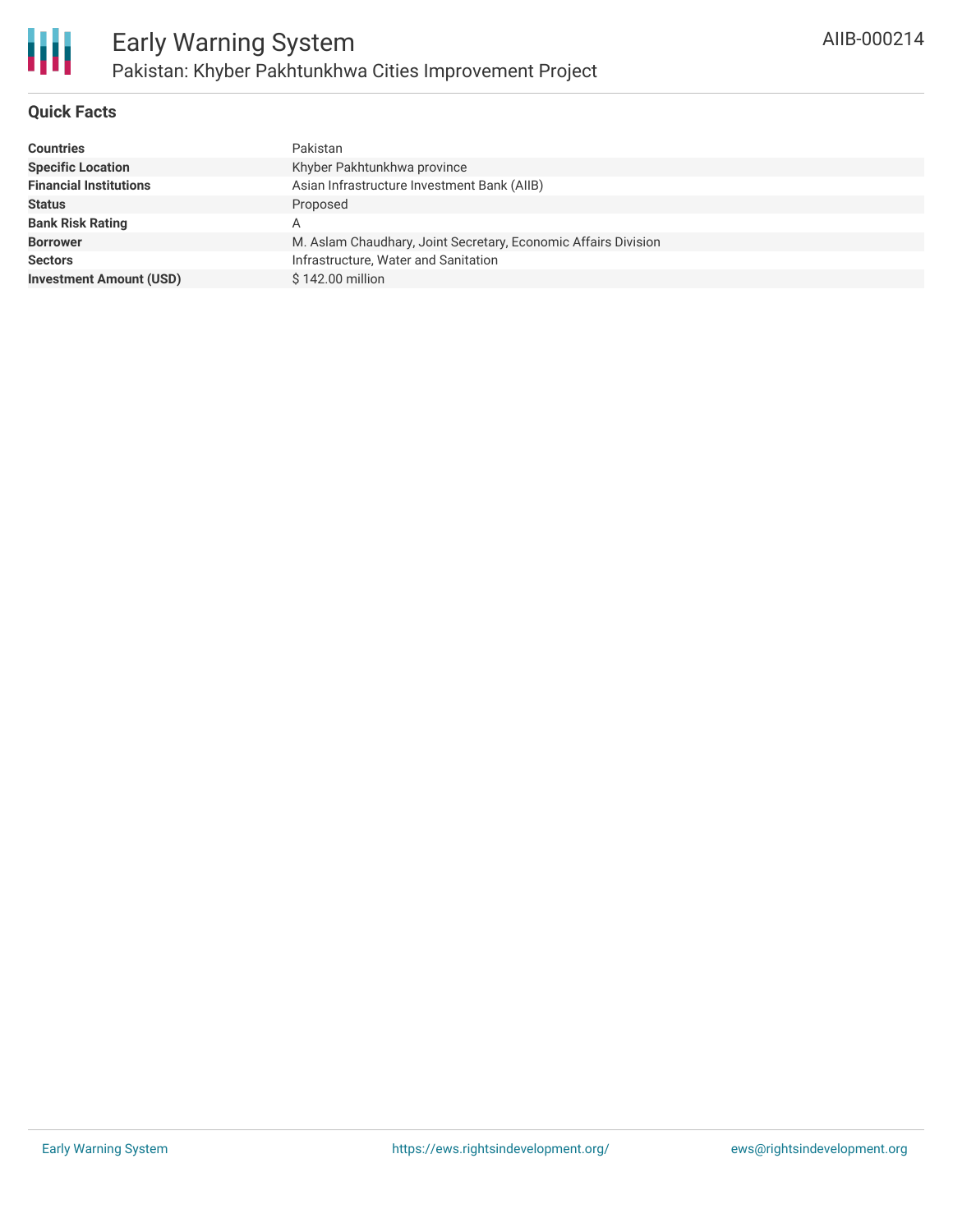

## **Project Description**

The objective of the project is to improve access to safely managed water, sanitation, SWM services and green urban spaces in selected cities of the KP province.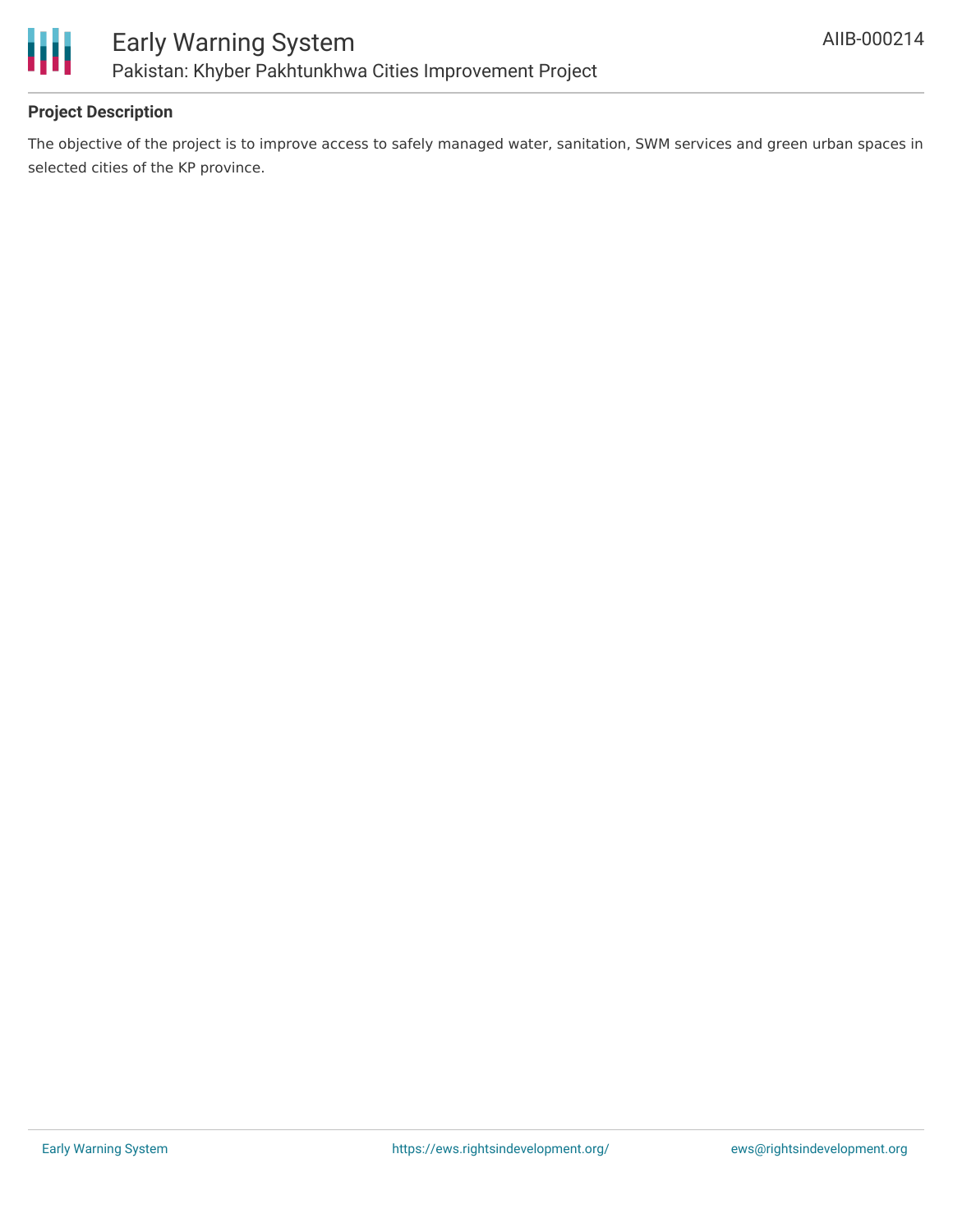#### **Investment Description**

Asian Infrastructure Investment Bank (AIIB)

No investment type available at the time of the snapshot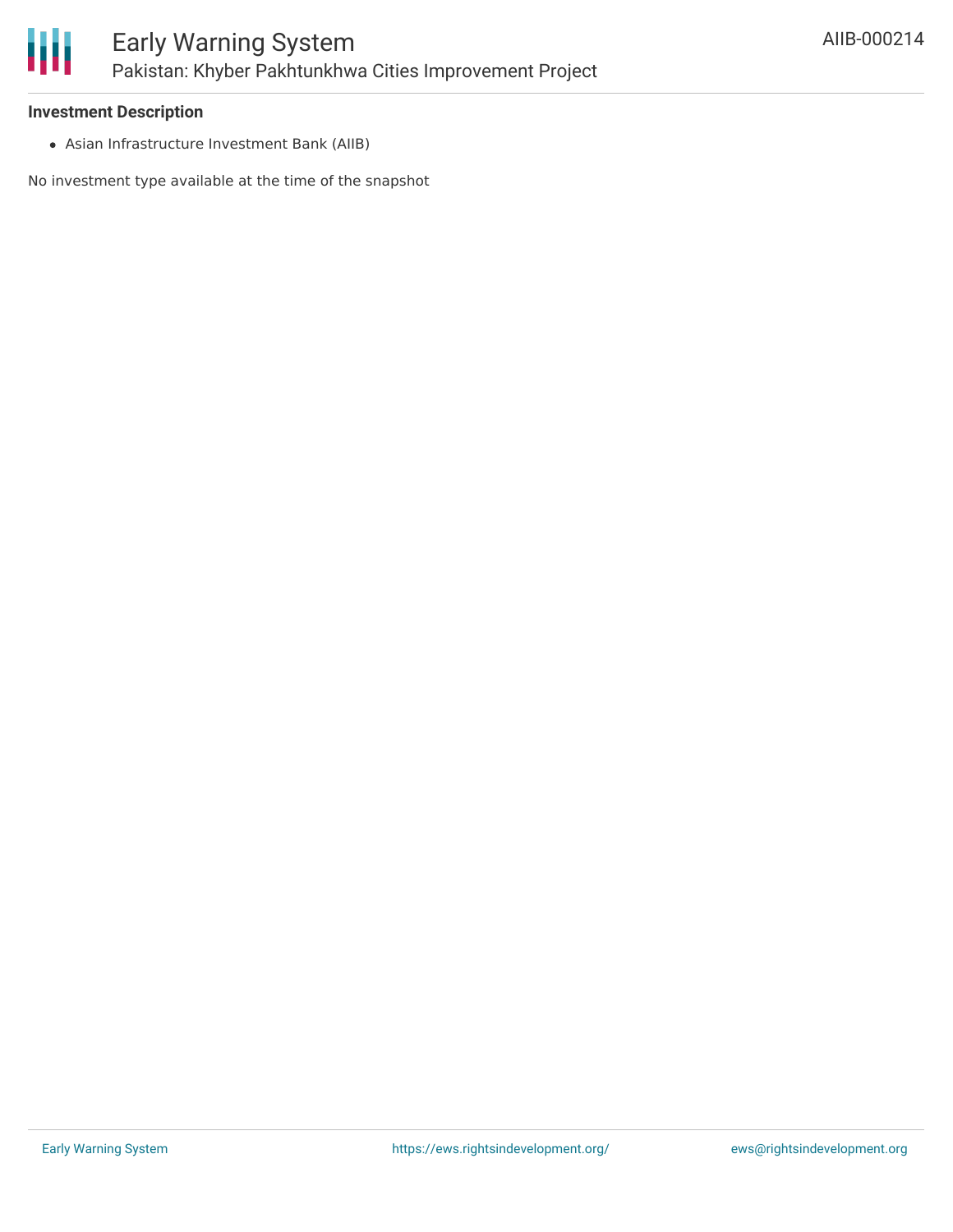

## **Contact Information**

#### ACCESS TO INFORMATION

You can submit an information request for project information at: https://www.aiib.org/en/contact/informationrequest/index.html

#### ACCOUNTABILITY MECHANISM OF AIIB

The AIIB has established the Accountability Mechanism for Project-Affected People (PPM). The PPM provides Òan opportunity for an independent and impartial review of submissions from Project-affected people who believe they have been or are likely to be adversely affected by AIIBÕs failure to implement the ESP in situations when their concerns cannot be addressed satisfactorily through Project level GRMs or AIIB Management processes.Ó Two or more project-affected people can file a complaint. Under the current AIIB policy, when the bank co-finances a project with another development bank, it may apply the other bank's standards. You can refer to the Project Summary Information document to find out which standards apply. You can learn more about the PPM and how to file a complaint at: https://www.aiib.org/en/about-aiib/who-we-are/project-affectedpeoples-mechanism/how-we-assist-you/index.html

The complaint submission form can be accessed in Arabic, Bahasa Indonesia, Bengali, Chinese, English, Tagalog, Hindi, Nepali, Russian, Turkish, or Urdu. The submission form can be found at: https://www.aiib.org/en/about-aiib/who-we-are/projectaffected-peoples-mechanism/submission/index.html